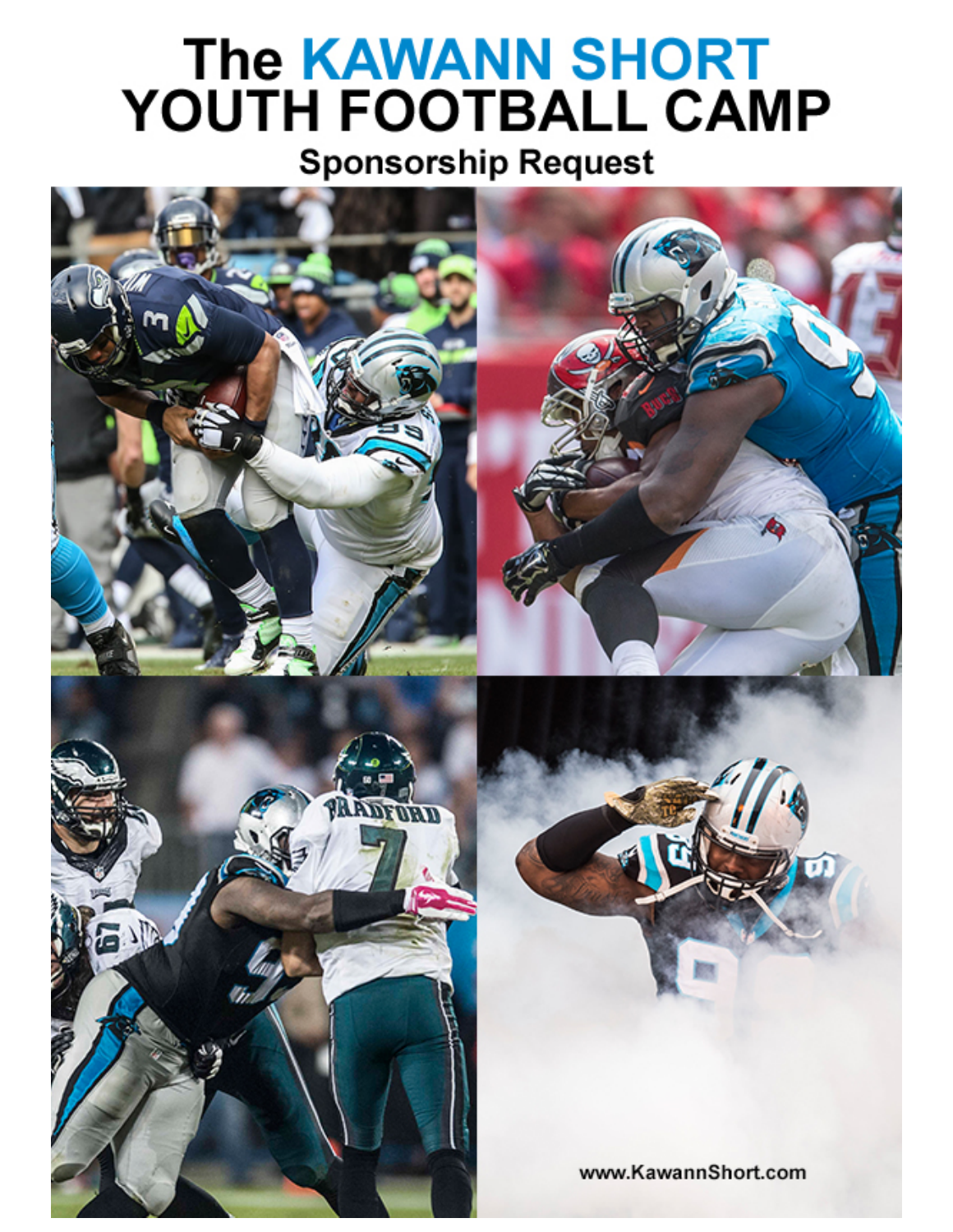# **The KAWANN SHORT YOUTH FOOTBALL CAMP**

### **SPONSORSHIP / DONATION REQUEST**

To Whom It May Concern:

On Saturday, July 9, 2016, **Kawann Short** of the **NFC Champion Carolina Panthers**, in collaboration with **Athletes for Charity**, will present a **FREE Youth Football Camp** to benefit the youth of East Chicago, IN and surrounding Lake County communities. The inaugural **Kawann Short Youth Football Camp** will feature educational workshops and a football clinic from 9:00 a.m. – 3:00 p.m. for up to 250 youth between 10 and 16 years of age. Campers will receive free lunch, t-shirts, gift bags, and instruction by **Kawann Short**, along with a few of his colleagues in the **NFL** and local area coaches. Advanced registration will be required for participation. Registration will commence on May 1, 2016 and close on June 15, 2016. Registration will be open to Lake County residents only.

The **Kawann Short Youth Football Camp** will not only serve youth but their parents as well, as we aim to host a series of educational workshops for parents throughout the day. Workshops will address the following topics: (1) Financial Literacy; (2) Academic Achievement/College Bound; (3) Truancy; (4) Gang Violence; and (5) Health & Nutrition.

**Kawann Short** was born in East Chicago, Indiana. He attended East Chicago Central High School where he was a two-sport athlete playing both football and basketball. Short is also a former Boilermaker and graduate of Purdue University. He was drafted by the Carolina Panthers in the second round of the 2013 NFL Draft. During the 2015 season, Short was named **NFC Defensive Player of the Month** twice, selected for the **Pro Bowl**, and named to the **AP All-Pro Second Team**.

We are seeking your sponsorship support and/or donation to present the **2016 Kawann Short Youth Football Camp** to benefit and impact the lives of participating youth and parents of East Chicago, IN and surrounding communities. We appeal to your commitment to the community to assist us in our efforts by teaming up with **Kawann Short** and **Athletes for Charity**, as a sponsor for the event. The Sponsorship tiers range from Platinum to Bronze. Please see the attached sponsorship tiers and donation options. Please note that all donations in excess of expenses will be donated directly to area schools.

We are also soliciting In-Kind Product Donations. We request a minimum donation of 250 in quantity of items. Single item donations will also be accepted and issued as premium prizes to the youth participants and/or parents at the close of the football camp, e.g. gift certificates, t-shirts, sporting equipment, etc.

Please complete the attached Sponsorship/Donation Commitment form by June 15, 2016 to help us host a successful day of events to benefit the youth and families of East Chicago, IN and surrounding communities. If you have any additional questions or require further information, feel free to contact Cathleen Laporte, Camp Director, at Cathleen@athletesforcharity.com. Thank you for your time and consideration.

Sincerely,

Cathleen C. Laporte **Director** The Kawann Short Youth Football Camp

*\* The Kawann Short Youth Football Camp is a project of Athletes for Charity. Athletes for Charity maintains its status as a part of United Charitable Programs and is a 501(c)(3), 509(a)(1) federal tax exemption organization (EIN # 20-4286082).*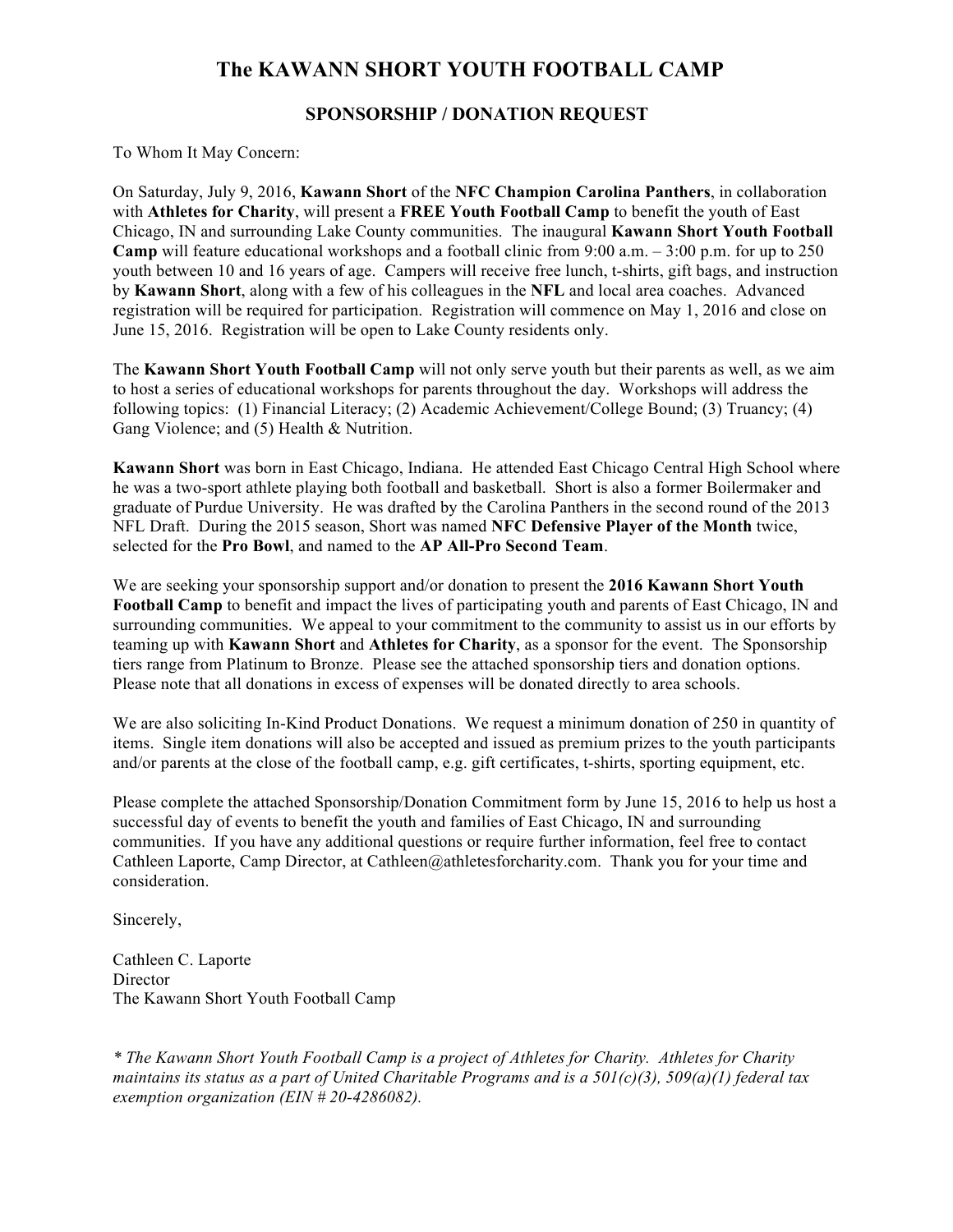# **The KAWANN SHORT YOUTH FOOTBALL CAMP**

## **SPONSORSHIP / DONATION FORM**

| Contact Name:                 |  |  |  |
|-------------------------------|--|--|--|
|                               |  |  |  |
|                               |  |  |  |
|                               |  |  |  |
| Phone:                        |  |  |  |
| Fax: $\overline{\phantom{a}}$ |  |  |  |
|                               |  |  |  |
|                               |  |  |  |
|                               |  |  |  |
|                               |  |  |  |
|                               |  |  |  |
|                               |  |  |  |

### **PLEASE SELECT A SPONSORSHIP TIER and/or DONATION OPTION:**

| $\Box$ Platinum Tier Sponsorship | \$5,000 |
|----------------------------------|---------|
| $\Box$ Gold Tier Sponsorship     | \$2,500 |
| $\Box$ Silver Tier Sponsorship   | \$1,000 |
| $\Box$ Bronze Tier Sponsorship   | \$500   |

 $\Box$  I am unable to support at this time.

\* Sponsors are responsible for providing the Kawann Short Youth Football Camp and Athletes for Charity with all company logos, sponsorship merchandise (if applicable), and banners, as well as all promotional materials to be included in marketing gift bags. All company logos and banners are subject to approval by the Kawann Short Youth Football Camp and Athletes for Charity. Sponsor logo and literature will be due with payment to ensure inclusion on marketing materials. Display materials and set-up will take place on the day of the event.

### **Please submit sponsorship payment or donations addressed to "Athletes for Charity" by June 15, 2016 to:**

**Athletes for Charity 125-28 Queens Blvd. Suite 502 Kew Gardens, NY 11415**